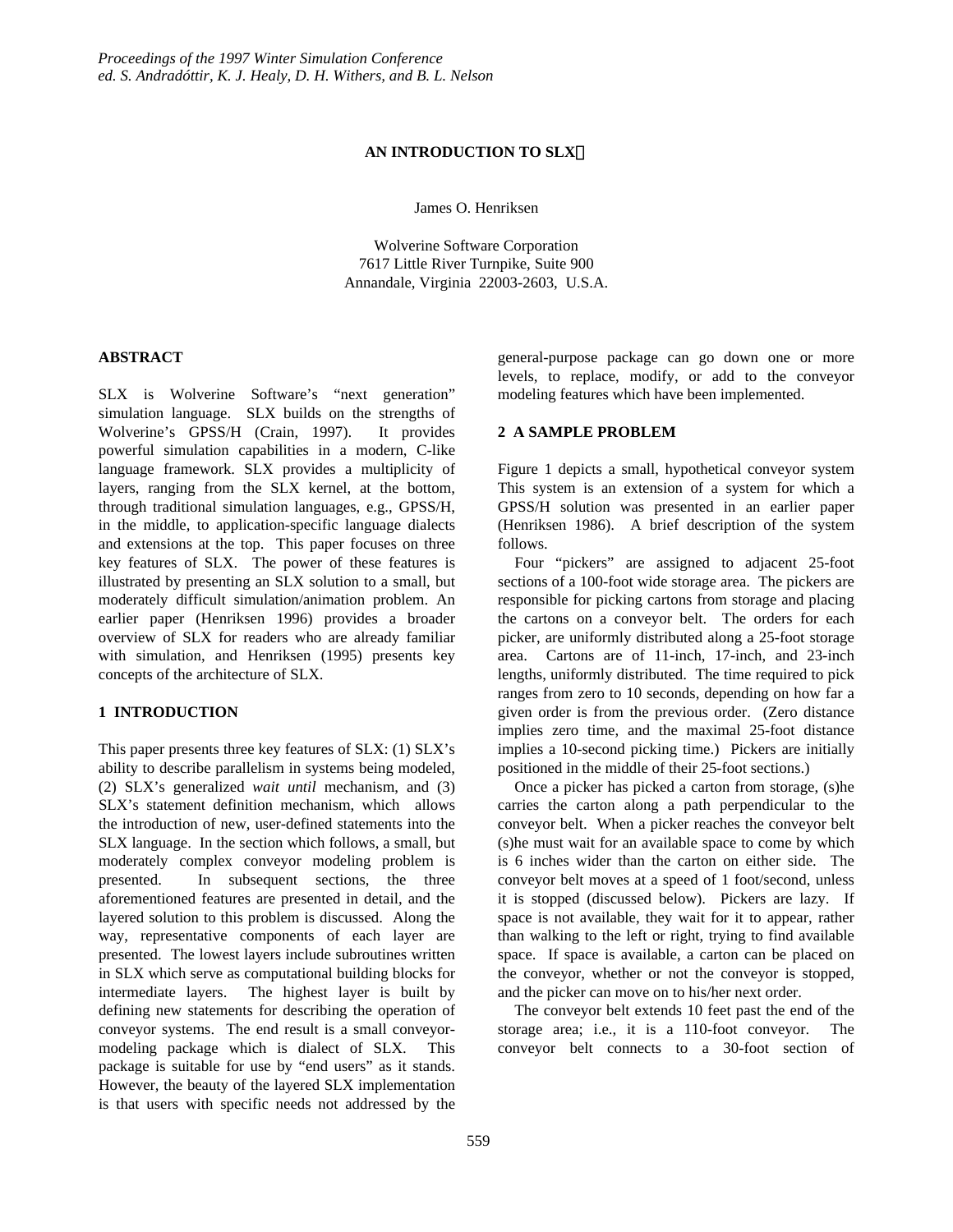

Figure 1: A Hypothetical Conveyor System

accumulating conveyor which also moves at a speed of one foot/second. Cartons queue up at the downstream end of the accumulating conveyor, awaiting placement on a circulating loop conveyor. A light beam sensor is positioned at the midpoint of the accumulating conveyor. Each time a carton passes the sensor, the beam is broken. If the beam stays continuously broken for a 3-second period, the 110-foot conveyor belt is stopped until the beam is once again visible.

At the end of the accumulating conveyor, cartons are placed on a loop conveyor which circulates at a speed of 2 feet/second. Placing a carton requires a 6-foot free space on the loop conveyor (3 feet either side of where the front edge of the carton is placed). A 2.5-second cycle time is incurred to place a carton on the loop; i.e., remaining cartons on the accumulating conveyor do not advance until 2.5 seconds after a carton is placed on the loop.

Each carton is assigned a destination, uniformly distributed among four loading docks. The loop conveyor has a length of 454.2477 feet, and the four loading docks are located at offsets 147.24, 187.24, 227.24, and 267.24 along the loop. When a carton reaches its destination, subject to a limitation described below, it is placed on a 20-foot conveyor which moves at 6 inches/second. When a carton reaches the end of a loading dock conveyor, it vanishes from our hypothetical system. The transfer of a carton from the loop to a loading dock conveyor requires a minimum 10-second cycle time. If a second carton reaches its target loading dock sooner than 10 seconds after its predecessor has reached the same destination, the second carton must go around the loop and try again. It is possible for a carton to circulate 2, 3, 4, or more times around the loop.

#### **3 MODELING PARALLELISM IN SLX**

#### **3.1 Active Objects and Pucks**

In SLX, two kinds of objects are used to represent components of systems being modeled. *Passive* objects are used for modeling entities which have no "executable" behavior. In our conveyor model, cartons are modeled as passive objects acted upon by other objects. (For those readers familiar with C, passive objects are very much like C structs.) *Active* objects have executable behavior patterns specified in an *actions* property of the object's class definition. In our conveyor model, active objects are used to model pickers and "transfer managers," which supervise the transfer of cartons from one conveyor to another.

Objects are created by using the *new* operator, which returns a pointer to the newly created object. When an *activate* operator is applied to a pointer to an object, a *puck* (defined below) is created for the object and placed on the Current Events Chain; i.e., the puck is placed in a ready-to-execute state. The new and activate operators are almost always used in a single statement:

#### **activate new** Picker(25.0, 50.0);

Pucks are the schedulable entities in SLX. Scheduled time delays and state-based delays, e.g., waiting for a server to become available, are puck-based operations. Thus manipulation of pucks is the basic mechanism by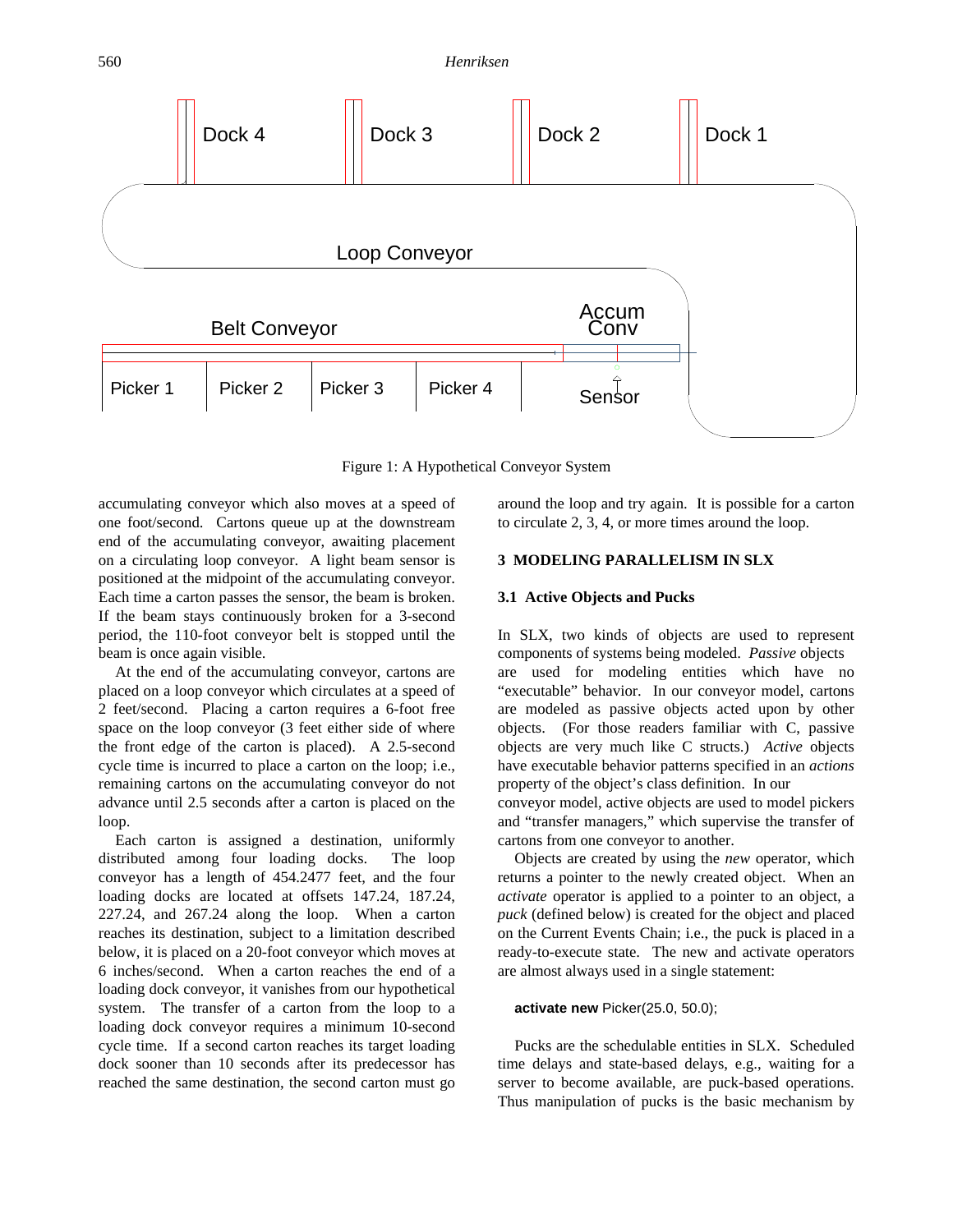which a collection of objects experiences events over time. Pucks embody the means of achieving simulated parallelism. The SLX simulator can be regarded as a puck manager.

#### **3.2 Active Objects and Pucks vs. Transactions**

The original version of GPSS introduced the transactionflow modeling paradigm to the world in 1962. In the transaction-flow world view, attention is focused on units of traffic, called transactions, which flow through a system, competing for system resources. In the 35-year period since GPSS was introduced, a number of other languages have implemented variations of the transaction-flow world view. Implementation of this world view, and the terminology used to describe it vary widely (Schriber and Brunner 1997).

In traditional transaction-flow languages, a transaction contains two types of data, user-defined data particular to the unit of traffic, and "scheduling" data, needed to keep track of the state and "location" of the unit of traffic in a model. Figure 2 shows this distinction. In a GPSS model of our conveyor system, a transaction representing a picker would have attributes such as left edge of picking zone, right edge, current position, etc. Scheduling data would include priority, next scheduled "move time", next model statement to be executed, etc. Scheduling data includes values which can be modified by a program, e.g., transaction priority, and other values which are "internal" values maintained by run-time support routines for the simulation language. All user-defined transaction data can be both read and written by user code.

| Scheduling | User-Defined   |
|------------|----------------|
| Data       | Attribute Data |

Figure 2: The Structure of a Transaction

In SLX the functionality of a transaction is broken down into independent lower-level components, and there are no transactions, *per se*. The role of a transaction's user-defined data is played by an SLX userdefined *object class*. The role of a transaction's scheduling data is played by an SLX *puck.* The statements which are executed by the object are contained in the *actions property* of the object's class and any lower-level procedures it invokes.

#### **3.3 Inter-Object and Intra-Object Parallelism**

In SLX, parallelism can be modeled in two ways: as interactions among objects (inter-object parallelism) and as multiple actions performed on behalf of the same

object (intra-object parallelism.) The SLX conveyor model uses both methods. For example, the four picker objects interact (albeit indirectly) by virtue of the fact that they compete for space on the belt conveyor. Resource contention of this form is characteristic of transaction-flow languages. Intra-object parallelism is achieved by creating one or more additional pucks for an active object. This is accomplished by means of a *fork* statement. The following code is used within a loading dock active object to model the concurrent elapsing of the 10-second cycle time before another carton can be taken off the loop conveyor and placed on the loading dock, and the elapsing of the 40-second time it takes a carton to reach the end of the loading dock conveyor and exit the system:

**fork**

**{ advance** 40.0; // box travel time; "Remove load from loading dock." **terminate**; **} advance** 10.0; // Cycle time

In the above example, the fork statement creates a second puck for the loading dock object. The offspring puck is placed on the Current Events Chain, poised to execute the actions within the braces ("{…}") following the fork statement. The parent puck continues its execution with the advance 10.0 statement which follows. Thus the first 10 seconds of the offspring puck's 40-second time delay overlap with the parent puck's 10-second time delay.

Most transaction-flow simulation languages offer only inter-object parallelism. Most offer some form of "cloning" operation which is superficially similar to SLX's fork statement. When such an operation is performed, a new transaction is created. The new transaction, by definition, has its own scheduling data, and usually the user-defined attributes of the parent transaction are copied into the offspring (clone). Refer back to Figure 2. SLX's fork statement creates a new puck (scheduling data *only*) which shares the userdefined attributes with other pucks.

If a language has only a transaction-cloning verb, and no fork verb, certain types of system behavior are more difficult (although certainly not impossible) to model. Consider, for example, GPSS/H's SPLIT block, which creates a clone of an entire transaction. If multiple GPSS/H transactions need to share a single copy of data describing a component of a system, the data must be stored in global variables. (In GPSS/H, transactions can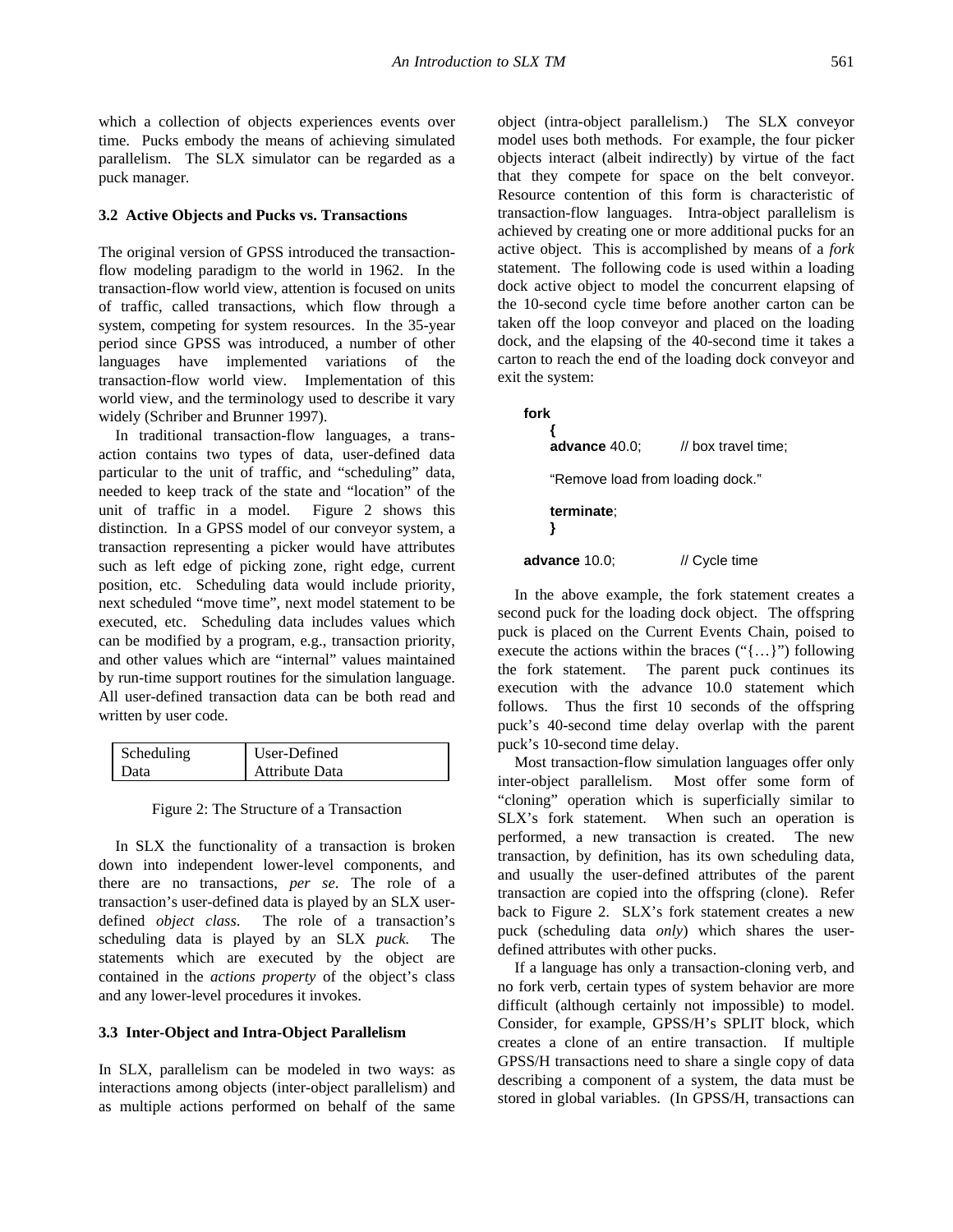easily change their own attributes, but changing the attributes of other transactions is difficult. Thus, storing the shared data in any given transaction is impractical.) If more than one such component exists in the system being modeled, separate collections of shared global variables must be used, one collection for each such component. If the collection of system components requiring such representation does not change during model execution, the shared data can be statically allocated. However, if the collection of components changes during model execution, some form of dynamic data management must be implemented by the modeler, since GPSS/H global variables are statically allocated at the start of model execution; i.e., they cannot be created and destroyed during model execution.

The fork statement, which enables intra-object parallelism, is an extremely handy modeling tool. Even in the simple example shown above, it's very helpful. When the parent puck completes its 10-second delay, it can continue its task (waiting for, and reacting to the presence of another carton on the loop) without having to "worry" about the offspring puck's disposing of the previous carton. In more complex modeling situations, intra-object parallelism can be indispensable. Suppose a class of objects has a lot of local data (many attributes), that members of the class are dynamically created and destroyed during model execution, and that multiple instances of the object exist at any given time. Even in such complex circumstances, the use of multiple pucks offers easy shared access to object attributes among all the pucks which belong to any given instance of the object, while preventing access by pucks which belong to a different instance.

# **4 SLX's GENERALIZED WAIT UNTIL**

As units of traffic flow through a model, they are subject to two forms of delay, scheduled delays, and state-based delays. In SLX, state-based delays are modeled using *control* variables and the *wait until* statement. The keyword "control" is used as a prefix on SLX variable declarations:

| control integer | count:            |
|-----------------|-------------------|
| control boolean | repair_completed; |

The "control" keyword tells the SLX compiler that at each point at which the value of the control variable is changed, a check must be made to see whether any pucks in the model are currently waiting for the variable to attain a particular value or range of values. Such waits are described using the *wait until* statement:

**wait until** (count > 10);

**wait until** (repair\_completed);

Compound conditions are allowed as well:

**wait until** (count  $>= 10$ **or** repair\_completed **and not** repairman\_busy);

SLX also supports *indefinite* (user-managed) waits. Three steps are required to implement an indefinite wait. First, the puck which is going to wait must be made accessible to other pucks. This is usually done by placing the puck into a set. Second, the puck executes a wait statement with no "until" clause. Finally, at a subsequent point in simulated time, another puck executes a *reactivate* statement to reactivate the waiting puck.

Wait until expressions can include time-based conditions. **time** is a reserved word in SLX, denoting the simulator clock. Let us consider the six possible forms of time-based wait until expressions that could be used. (Since **time** can occur either to the left or right of a comparison operator, there are six mirror-image forms with **time** on the right, which are not shown.)

```
wait until (time < expression);
wait until (time <= expression);
wait until (time == expression);
wait until (time != expression);
wait until (time > expression);
wait until (time >= expression);
```
The first two forms are not allowed, because the simulation clock cannot run backwards. If such expressions were allowed, once they became false, they could never become true, because time can only increase during model execution. This leaves four cases. "Time  $=$  expression" is handled by scheduling a hidden event to occur at the specified time. Using this form is functionally equivalent to using an *advance* statement (scheduled time delay), although it incurs a little additional overhead for going through the wait until mechanism. If the value of time has already passed the value specified in the expression, an execution error occurs, since the clock cannot run backward, which would be required to satisfy the condition. "Time != expression" is handled by treating time as a control variable. This leaves two cases of interest. "Time >= expression" is treated in the same manner as "time  $=$ expression", except that no error occurs if the value of time has already passed that specified in the expression. "Time > expression" is treated in two stages. First, a hidden event is scheduled to occur at the specified time.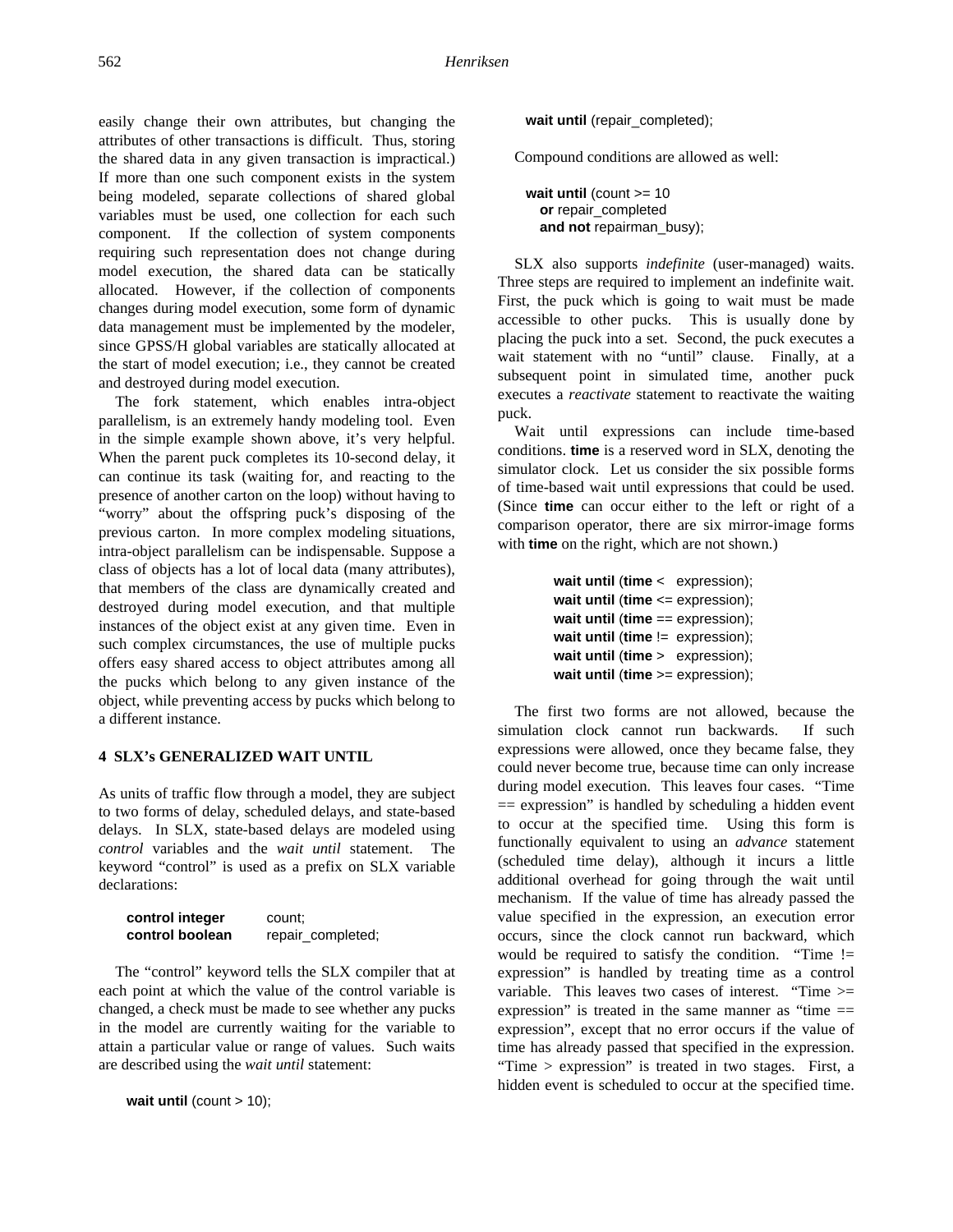Then, when this time is reached, the wait until is completed by treating time as a control variable.

Wait until expressions can combine time-based terms with other terms. In our conveyor model, this feature is very heavily used. Let us consider a simplified version of a subroutine designed to move a carton from point A to point B along a conveyor. In our model, a "LoadStatus" object is created to describe each carton on a conveyor. The LoadStatus object contains a control integer variable, called ChangeCount. Each time another object performs an action which affects a given LoadStatus object, the object is responsible for incrementing the LoadStatus's ChangeCount. For example, if a LoadStatus object is inserted in front of another LoadStatus object, the ChangeCount of the LoadStatus object in front of which the new LoadStatus object was inserted must be incremented. In practice, compliance with this discipline is easy. In virtually all cases when a change occurs to a given LoadStatus object, only the upstream neighbor LoadStatus object must be notified.

The following is a sketch of the heart of the subroutine to move LoadStatus objects from point A to point B:

**pointer**(LoadStatus) Load;

"set Load's current position to B."

#### **forever**

**{**

wait until (ConveyorSpeed > 0.0);

Distance = B - CurrentPosition(Load); ArrivalTime = Distance / ConveyorSpeed; LocalCount = Load -> ChangeCount;

**wait until** (**time** == ArrivalTime **or** Load -> ChangeCount != LocalCount);

```
if (Load -> ChangeCount == LocalCount)
        break; // exit the forever loop
}
```
The code shown above goes around and around a forever loop until its LoadStatus object reaches point B. Let us consider the "outside" forces that can influence the transit of a LoadStatus object within this loop. The speed of the conveyor on which the LoadStatus object is being transported can be changed. When the speed of a conveyor is changed, the ChangeCount attributes of all loads on the conveyor are incremented. The forever loop contains a wait until which waits until the speed of the conveyor is greater than zero. This prevents division by zero in the body of the loop. Each time through the loop,

a scheduled arrival time is computed for the load, given its current position (returned by the CurrentPosition function). A wait until is executed waiting for either (1) that time to be reached or (2) some change affecting the LoadStatus object to occur. The code is "bullet-proof." The only discipline that must be strictly adhered to is to increment the ChangeCount of any LoadStatus objects affected by system state changes.

## **5 EXTENSIBILITY FEATURES**

SLX was designed to be an extensible platform on which a wide variety of higher level simulation applications could be built. In this section we will present a small example of how SLX's statement definition facility was used to build our conveyor modeling software.

In the process of developing the conveyor modeling software, we eventually reached a point at which a hierarchical collection of objects and subroutines had been constructed, and the collection was capable of nicely modeling systems of belt conveyors, accumulating conveyors, loop conveyors, and sensors. We could have stopped at this point, documented the objects and subroutines, and said to prospective users, "if you want to model conveyors, these are the subroutines you need, and this is how you use them." However, we wanted to take things a step further, and build an easier-to-use, statement-oriented interface on top of the collection of objects and subroutines. The complete collection of statements is described in section 6. In the paragraphs which follow, we will consider one such statement, CVR\_Send.

The CVR\_Send statement is used to send a LoadStatus object to a destination on a conveyor. If no destination is specified, the downstream end of the conveyor is assumed. The puck which executes a CVR\_Send statement does not wait for the LoadStatus object to reach its destination; however, it can subsequently test for and/or wait for the LoadStatus object to arrive at its destination. An alternative statement, CVR\_Ride, does wait for a LoadStatus object to reach its destination. CVR\_Send is an asynchronous form, and CVR\_Ride is a synchronous form of LoadStatus object transport. The following are examples of CVR\_Send:

**pointer**(LoadStatus) Load;

CVR\_Send Load to 47.5; CVR\_Send Load;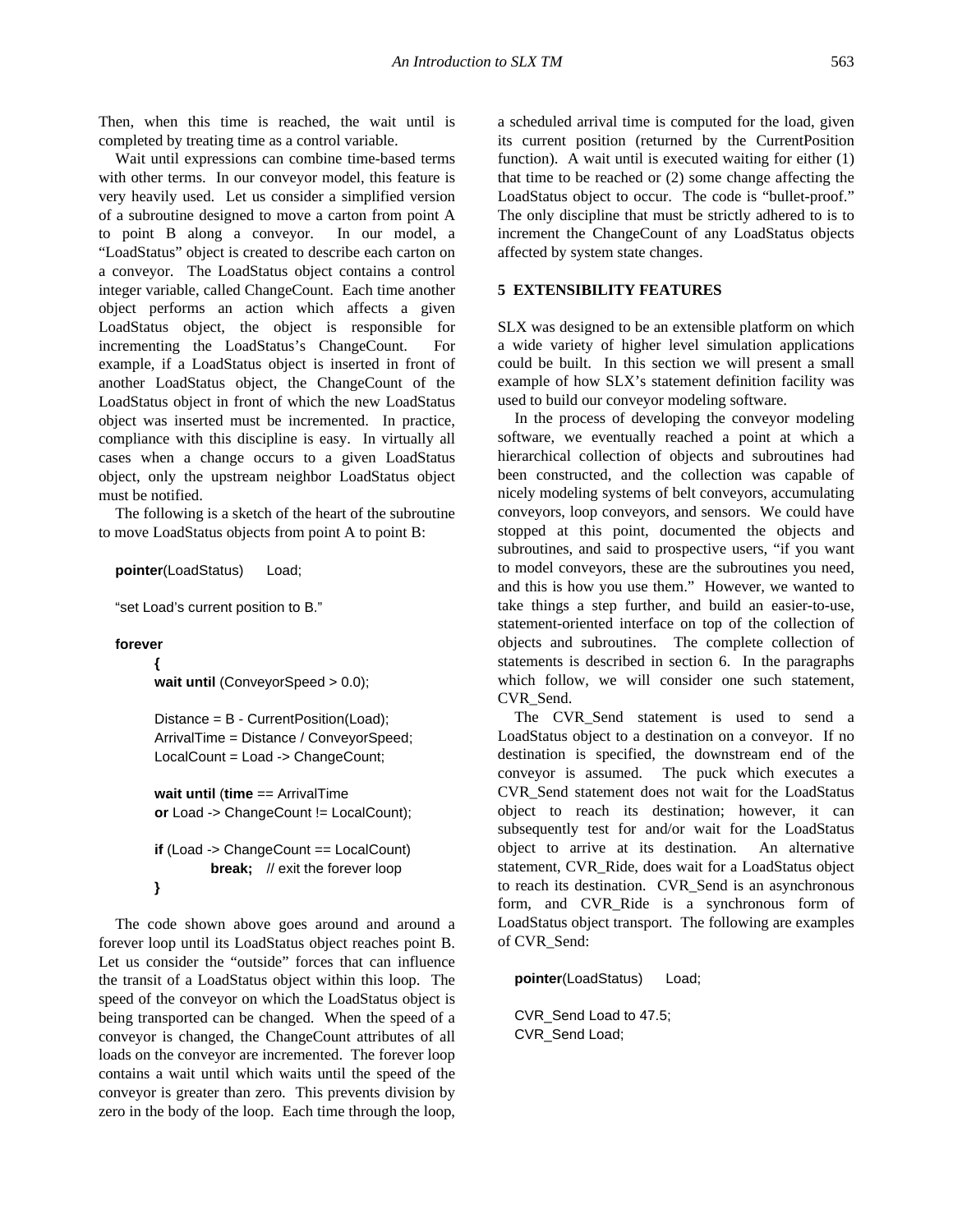```
statement CVR Send #Load [@to #Destination] ;
       definition
        if (#Destination != "")
           expand (#Load, #Destination) "ConveyLoad(#, #);\n";
        else
           expand (#Load, #Load) "ConveyLoad(#, (#) -> LoadConveyor -> ConveyorLength);\n";
564 Henriksen
```
Figure 3: The CVR\_Send Statement Definition

Note that the conveyor on which the LoadStatus object is to be sent is not specified. This is because the LoadStatus object must have been previously placed on the conveyor. In fact, the placing of a carton onto a conveyor creates the LoadStatus object which is used in a CVR\_Send statement.

The definition of the CVR\_Send statement is shown in Figure 3. The first line of the definition is a prototype which specifies the components of the CVR\_Send statement. Names preceded by a pound sign ("#") represent components that are supplied by the user for each use of the statement. Brackets ("[]") are used to enclose a group of optional specifications. The "@" in front of the "to" keyword tells SLX to ignore the usual meaning of "to" and treat it as a keyword of the CVR\_Send statement. ("to" is a reserved word in SLX.)

The definition section specifies the mapping of the CVR\_Send statement into lower-level SLX statements. Within the definition section, the *expand* statement is used to specify the lower-level SLX code that is to carry out the retrieval operation. The expand statement specifies one or more lines of output which is injected into the SLX compiler's input stream. A list of expressions can be supplied to be edited into the generated lines of output. Within an output line, groups of adjacent "#" symbols are replaced by edited values.

With one very important exception, this approach is similar to the use of *macros* in many languages. In most languages, the statements which are available to specify the internal logic of a macro are either very limited and use a syntax different from the host language, or they comprise a comparatively weak subset of the host language. In SLX, the "macro language" is SLX itself. Only a handful of statements are excluded from use within an SLX statement definition. For example, simulation constructs such as *wait until* or *advance* have no meaning during compilation of a program. Apart from these obvious restrictions, most of the rest of the SLX language can be used. For example, it is even possible to read a file as part of the process of expanding a statement! In CVR\_Send, the form of expansion used depends on whether or not a "to" clause is supplied. In either case, a call of ConveyLoad, a lower-level run-time routine, is generated.

# **6 THE LAYERED APPROACH**

Our system for modeling conveyor systems was constructed as follows:

A. Data structures were designed for representing conveyors, sensors, and loads. While the data structures are unremarkable, one feature should be pointed out. Early on, it became apparent that the *status* of objects being conveyed should be stored in separate LoadStatus objects which were independent from, but connected to, the "user-level" objects being conveyed (cartons in our little example). This approach offered several advantages. First, it allowed the hiding of lower-level details from higher-level code. Second, it allowed the writing of lower-level routines in a load-independent style. Third, it allowed a many-to-one relationship between LoadStatus objects and user-level objects being conveyed. When an object is transferred from one conveyor to another, if the transfer is not instantaneous, during the period in which the transfer takes place, LoadStatus objects exist for both conveyors. Thus, if the second conveyor is stopped before an object has moved completely off the first conveyor, appropriate actions can be taken; e.g., the first conveyor can be stopped, if necessary.

B. A number of low-level functions were written to perform object position accounting, e.g.,

CurrentPosition(Load).

C. Functions were written to scan conveyor data structures to find loads that were located within *zones* of a conveyor, e.g.,

FindFirstLoadInZone and FindLastLoadInZone.

D. Four functions were developed to wait for the following zone statuses to arise:

WaitForZoneFull WaitForZoneNotFull WaitForZoneEmpty WaitForZoneNotEmpty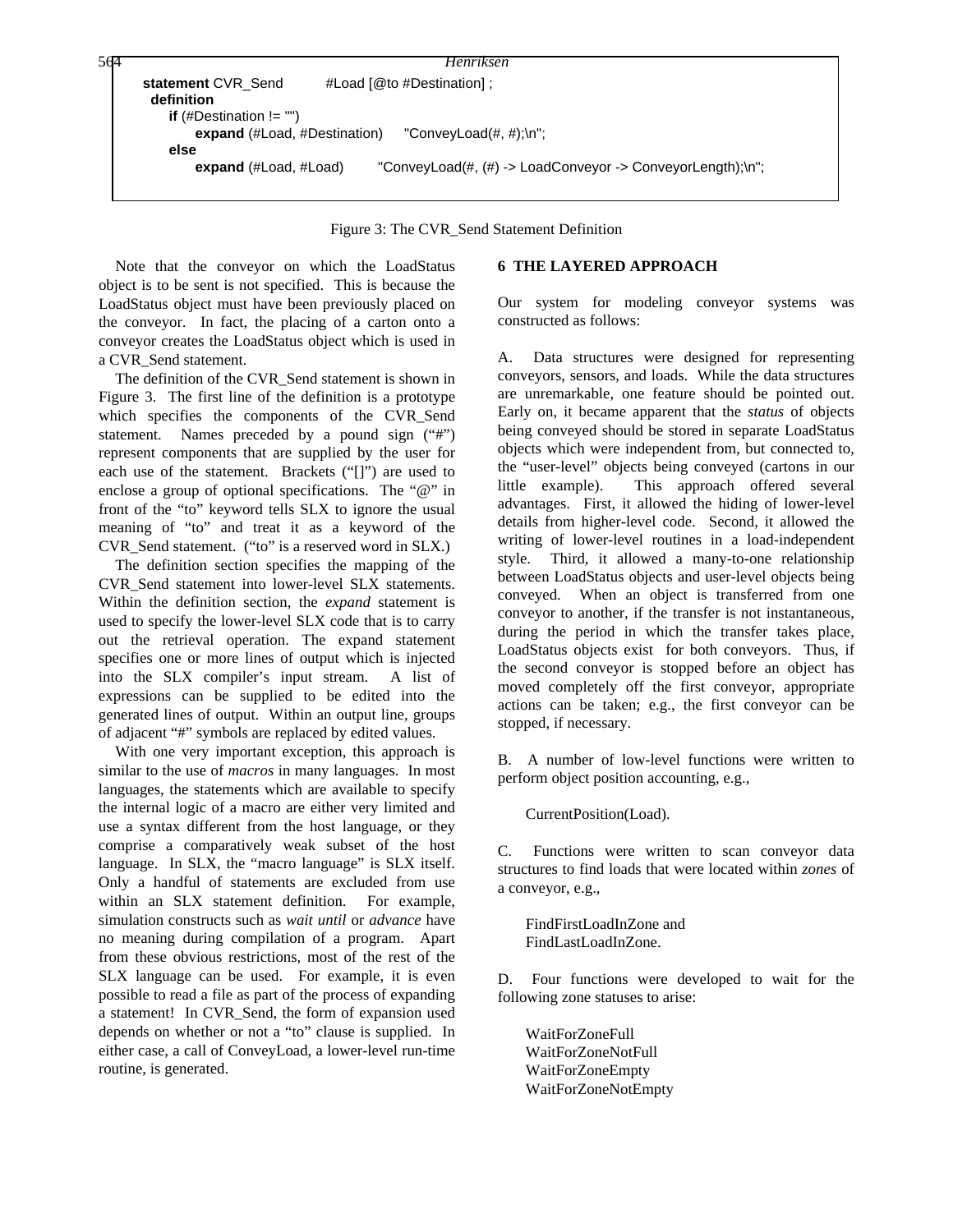WaitForZoneFull returns a pointer to the LoadStatus object for the load which is furthest downstream in a zone, and WaitForZoneEmpty returns a pointer to the LoadStatus object for the next load which is scheduled to enter a zone.

The availability of WaitForZoneEmpty allows trivial implementation of random placement of loads. One needs only to specify a conveyor zone which allows sufficient clearance before and after a load, and issue a call to WaitForZoneEmpty. The availability of WaitForZoneFull allows trivial implementation of sensors. A sensor can be modeled as a very narrow zone, corresponding to a light beam. WaitForZoneFull can be used to wait for the beam to be broken, and since this function returns a pointer to the furthest downstream load in the zone, the identity of the load which has broken the beam can be ascertained.

E. The following statements were defined for modeling conveyors:

CVR\_Conveyor CVR\_Sensor CVR\_LoadClass CVR ConveyorSpeed $(c) = s$ ;  $CVR$  LoadSpeed(l) = s; CVR\_Place … on CVR\_Remove … from CVR\_Send CVR\_Ride

The first three statements are used to define elements of a conveyor system. The next two are used for setting load and conveyor speeds. The final four are used for placing, removing, and transporting loads.

## **7 TAKING THINGS A STEP FURTHER**

The sample system was animated, using Proof Animation (Henriksen 1997). The animation was accomplished by using statements built using the SLX statement feature. Animating the model added 14 statements to the model. This number could have been smaller, had we chosen to imbed animation statements within our various CVR\_… statements. This approach was not taken, because we wanted to maintain a degree of independence between animation and simulation. If we had "hard-wired" the animation capabilities into our conveyor routines, tailoring the animation to specific needs would have become more difficult.

One of the users of SLX and Proof Animation has constructed SLX code which is capable of reading Proof Animation layout files and extracting information about path (conveyor) lengths, sensor positions, etc. This allows the use of Proof Animation as a visually-based design tool for conveyor systems. If a conveyor needs to be lengthened, or sensor positions need to be changed, it's much easier to do this sort of thing visually and use a computerized interface for automatically incorporating system geometry changes in a model. Manually entering data such as conveyor lengths and sensor positions is a tedious, error-prone task.

# **8 CONCLUSIONS**

SLX is a well-conceived, layered simulation system. Users of the upper layers can ignore lower layers. However, if their requirements are not met at a given level, they can move down one or more levels, without exerting extraordinary effort and without losing protection against potentially disastrous errors. The conveyor modeling package we have discussed in this paper demonstrates the efficacy of the SLX approach. The prototype system developed is itself applicable to a wide range of conveyor systems. More importantly, the layered fashion in which it was constructed allows the convenience of a high-level package and the confidence that if a new application falls outside the built-in capabilities of the software, the software can be readily extended by dropping down a layer or two.

## **REFERENCES**

- Crain, R.C. 1997. Simulation Using GPSS/H. In *Proceedings of the 1997 Winter Simulation Conference*, eds. S. Andradóttir, K.J. Healy, D.H. Withers, B.L. Nelson. Institute of Electrical and Electronics Engineers, Piscataway, New Jersey.
- Henriksen, J.O. 1997. The Power and Performance of Proof Animation. In *Proceedings of the 1997 Winter Simulation Conference*, eds. S. Andradóttir, K.J. Healy, D.H. Withers, B.L. Nelson. Institute of Electrical and Electronics Engineers, Piscataway, New Jersey.
- Henriksen, J.O. 1996. An Introduction to SLX. In *Proceedings of the 1996 Winter Simulation Conference*, eds. J.M. Charnes, D.M. Morrice, D.T. Brunner, J.J. Swain, 468-475. Institute of Electrical and Electronics Engineers, Piscataway, New Jersey.
- Henriksen, J.O. 1995. An Introduction to SLX. In *ceedings of the 1995 Winter Simulation Conference*, eds. C. Alexopoulos, K. Kang, W.R. Lilegdon, and D. Goldsman, 502-509. Institute of Electrical and Electronics Engineers, Piscataway, New Jersey.
- Henriksen, J.O., and R.C. Crain. 1996. *GPSS/H reference manual*, fourth edition. Annandale, VA: Wolverine Software Corporation.